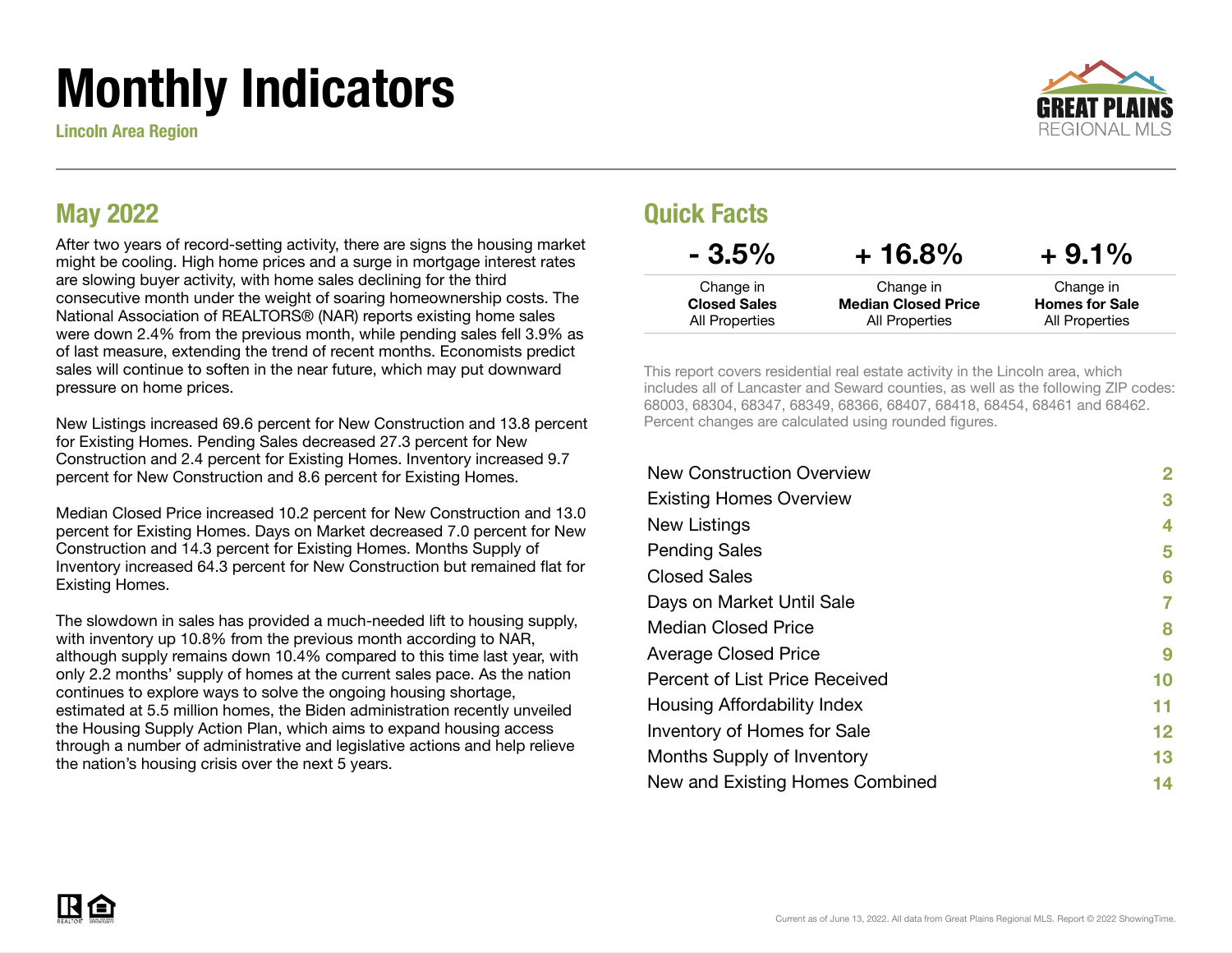### New Construction Overview

Key metrics by report month and for year-to-date (YTD) starting from the first of the year. New Construction properties only.



| <b>Key Metrics</b>                    | <b>Historical Sparkbars</b>                                          | $5 - 2021$ | 5-2022    | % Change | <b>YTD 2021</b> | <b>YTD 2022</b> | % Change |
|---------------------------------------|----------------------------------------------------------------------|------------|-----------|----------|-----------------|-----------------|----------|
| <b>New Listings</b>                   | 11-2020<br>$5 - 2021$<br>11-2021<br>$5 - 2020$<br>5-2022             | 56         | 95        | $+69.6%$ | 599             | 537             | $-10.4%$ |
| <b>Pending Sales</b>                  | $11 - 2020$<br>$5 - 2021$<br>$5 - 2020$<br>$11 - 2021$<br>$5 - 2022$ | 55         | 40        | $-27.3%$ | 437             | 352             | $-19.5%$ |
| <b>Closed Sales</b>                   | $5 - 2020$<br>$11 - 2020$<br>$5 - 2021$<br>$11 - 2021$<br>$5 - 2022$ | 72         | 77        | $+6.9%$  | 291             | 372             | $+27.8%$ |
| Days on Market Until Sale             | $5 - 2021$<br>$5 - 2022$<br>$5 - 2020$<br>$11 - 2020$<br>$11 - 2021$ | 43         | 40        | $-7.0%$  | 45              | 40              | $-11.1%$ |
| <b>Median Closed Price</b>            | $5 - 2020$<br>$11 - 2020$<br>$5 - 2021$<br>$11 - 2021$<br>$5 - 2022$ | \$389,475  | \$429,375 | $+10.2%$ | \$344,900       | \$405,029       | $+17.4%$ |
| <b>Average Closed Price</b>           | $5 - 2020$<br>11-2020<br>$5 - 2021$<br>11-2021<br>$5 - 2022$         | \$388,527  | \$443,710 | $+14.2%$ | \$365,201       | \$421,801       | $+15.5%$ |
| <b>Percent of List Price Received</b> | 11-2020<br>$5 - 2020$<br>$5 - 2021$<br>11-2021<br>$5 - 2022$         | 101.5%     | 101.9%    | $+0.4%$  | 101.2%          | 101.6%          | $+0.4%$  |
| <b>Housing Affordability Index</b>    | $5 - 2020$<br>$11 - 2020$<br>$5 - 2021$<br>$11 - 2021$<br>$5 - 2022$ | 108        | 76        | $-29.6%$ | 122             | 81              | $-33.6%$ |
| <b>Inventory of Homes for Sale</b>    | $11 - 2021$<br>$5 - 2020$<br>11-2020<br>$5 - 2021$<br>$5 - 2022$     | 227        | 249       | $+9.7%$  |                 |                 |          |
| <b>Months Supply of Inventory</b>     | $5 - 2020$<br>$11 - 2020$<br>$5 - 2021$<br>$11 - 2021$<br>$5 - 2022$ | 2.8        | 4.6       | $+64.3%$ |                 |                 |          |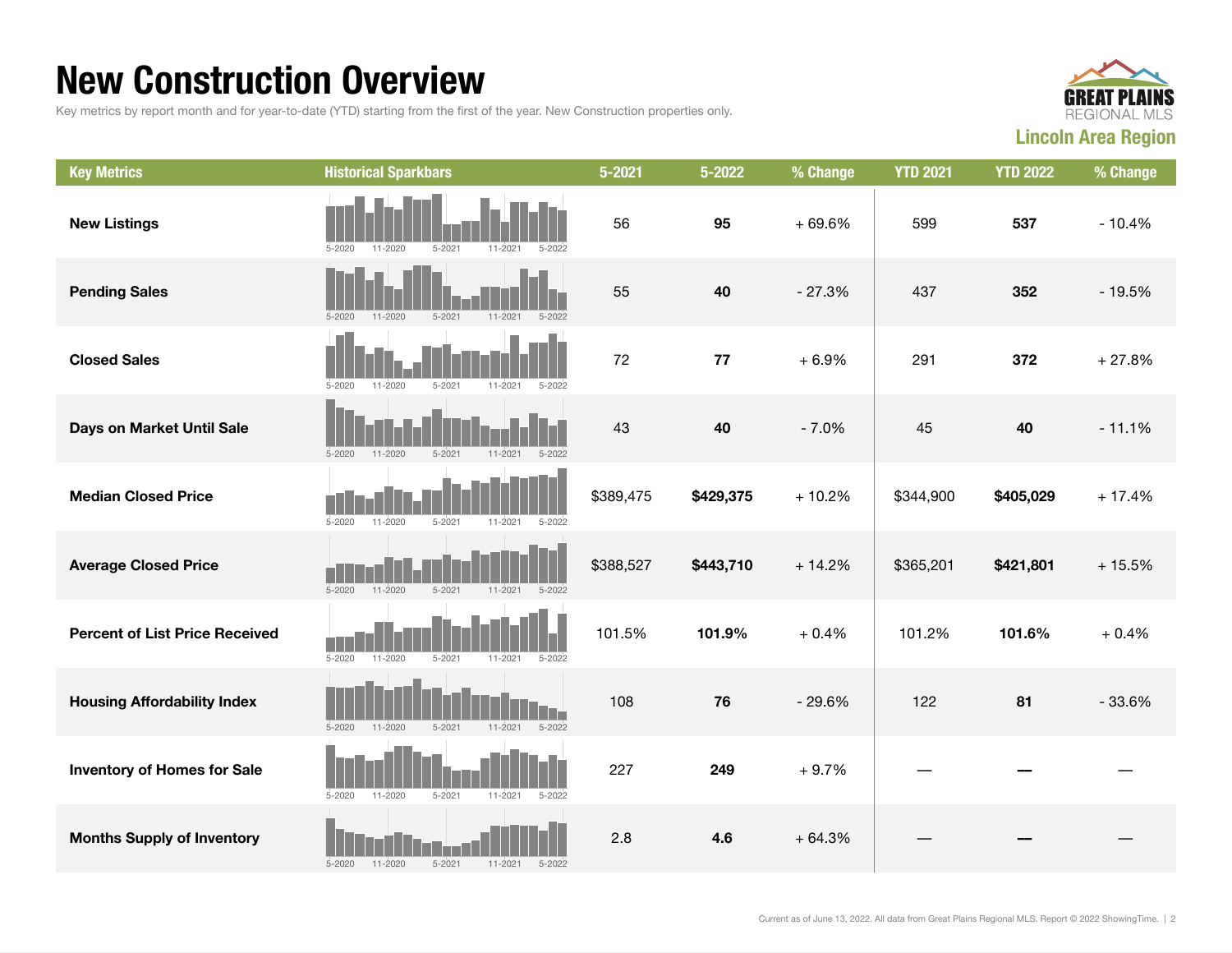## Existing Homes Overview

Key metrics by report month and for year-to-date (YTD) starting from the first of the year. Existing Homes properties only.



| <b>Key Metrics</b>                    | <b>Historical Sparkbars</b>                                          | $5 - 2021$     | $5 - 2022$ | % Change | <b>YTD 2021</b> | <b>YTD 2022</b> | % Change |
|---------------------------------------|----------------------------------------------------------------------|----------------|------------|----------|-----------------|-----------------|----------|
| <b>New Listings</b>                   | 11-2020<br>$5 - 2021$<br>11-2021<br>5-2020<br>5-2022                 | 521            | 593        | $+13.8%$ | 2,033           | 2,227           | $+9.5%$  |
| <b>Pending Sales</b>                  | $5 - 2020$<br>$11 - 2020$<br>$5 - 2021$<br>$11 - 2021$<br>$5 - 2022$ | 459            | 448        | $-2.4%$  | 1,764           | 1,846           | $+4.6%$  |
| <b>Closed Sales</b>                   | $5 - 2021$<br>$5 - 2020$<br>$11 - 2020$<br>$11 - 2021$<br>$5 - 2022$ | 382            | 361        | $-5.5%$  | 1,461           | 1,513           | $+3.6%$  |
| Days on Market Until Sale             | $5 - 2020$<br>$11 - 2020$<br>$5 - 2021$<br>$11 - 2021$<br>$5 - 2022$ | $\overline{7}$ | $\bf 6$    | $-14.3%$ | $10$            | 10              | 0.0%     |
| <b>Median Closed Price</b>            | $5 - 2020$<br>11-2020<br>$5 - 2021$<br>$11 - 2021$<br>$5 - 2022$     | \$230,000      | \$260,000  | $+13.0%$ | \$224,900       | \$250,000       | $+11.2%$ |
| <b>Average Closed Price</b>           | $5 - 2020$<br>$11 - 2020$<br>$5 - 2021$<br>$11 - 2021$<br>5-2022     | \$262,317      | \$292,936  | $+11.7%$ | \$252,379       | \$281,040       | $+11.4%$ |
| <b>Percent of List Price Received</b> | 11-2020<br>$5 - 2021$<br>$5 - 2020$<br>$11 - 2021$<br>$5 - 2022$     | 104.0%         | 103.9%     | $-0.1%$  | 102.2%          | 102.4%          | $+0.2%$  |
| <b>Housing Affordability Index</b>    | $11 - 2020$<br>$5 - 2020$<br>$5 - 2021$<br>$11 - 2021$<br>$5 - 2022$ | 183            | 126        | $-31.1%$ | 187             | 131             | $-29.9%$ |
| <b>Inventory of Homes for Sale</b>    | $5 - 2020$<br>$11 - 2020$<br>$5 - 2021$<br>$5 - 2022$<br>11-2021     | 244            | 265        | $+8.6%$  |                 |                 |          |
| <b>Months Supply of Inventory</b>     | $5 - 2020$<br>$11 - 2020$<br>$5 - 2021$<br>$11 - 2021$<br>$5 - 2022$ | 0.7            | 0.7        | 0.0%     |                 |                 |          |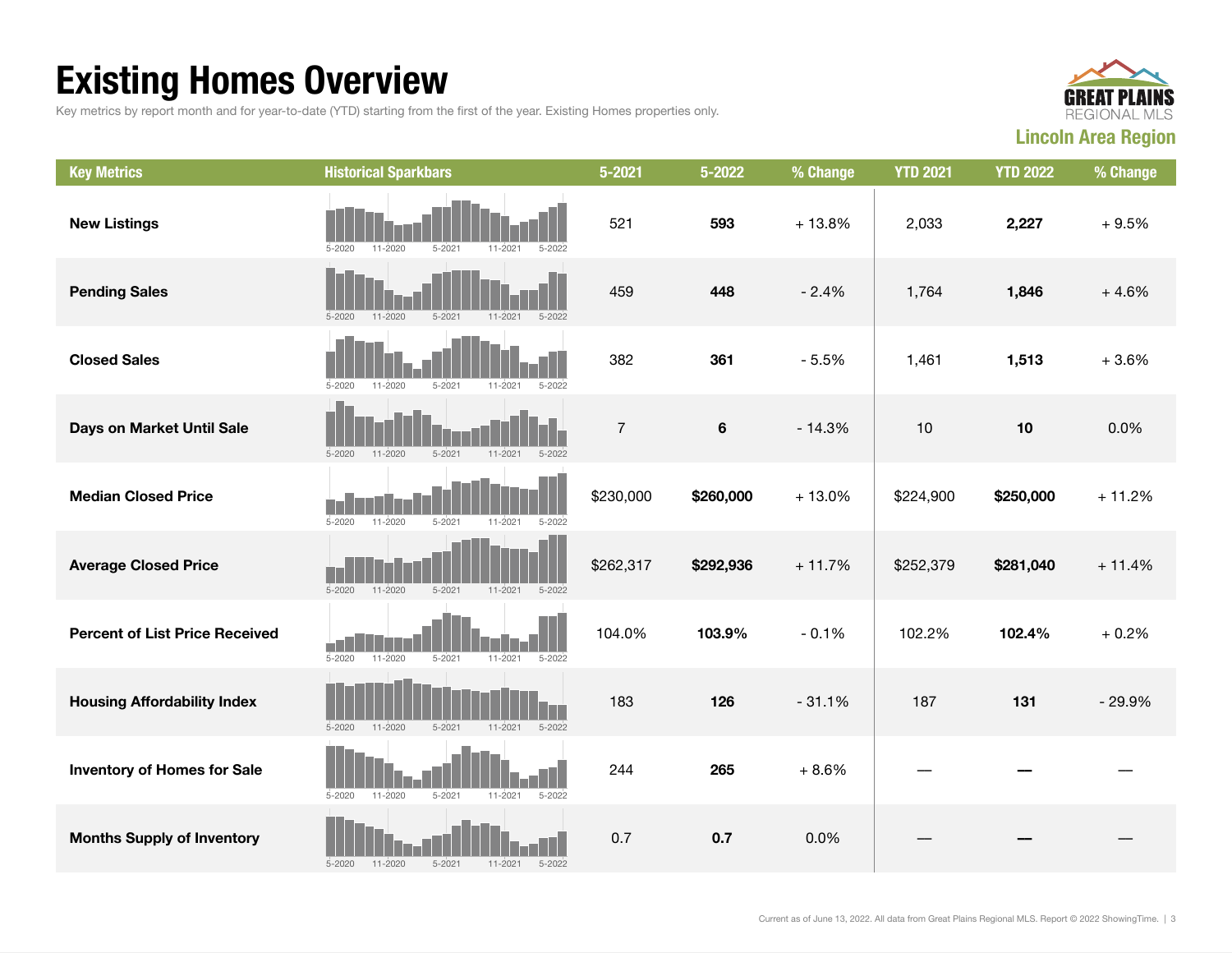## New Listings

A count of the properties that have been newly listed on the market in a given month.





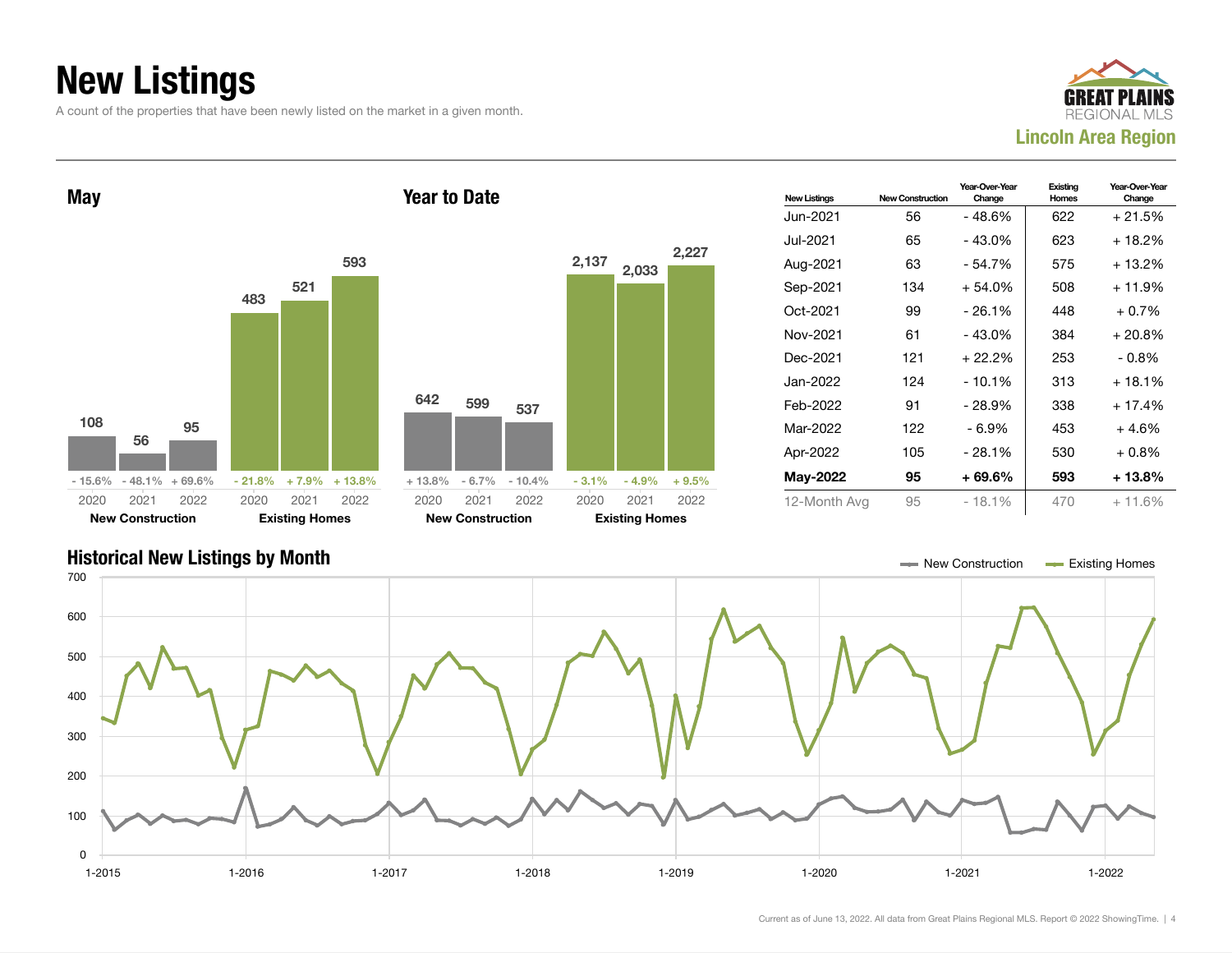### Pending Sales

A count of the properties on which offers have been accepted in a given month.





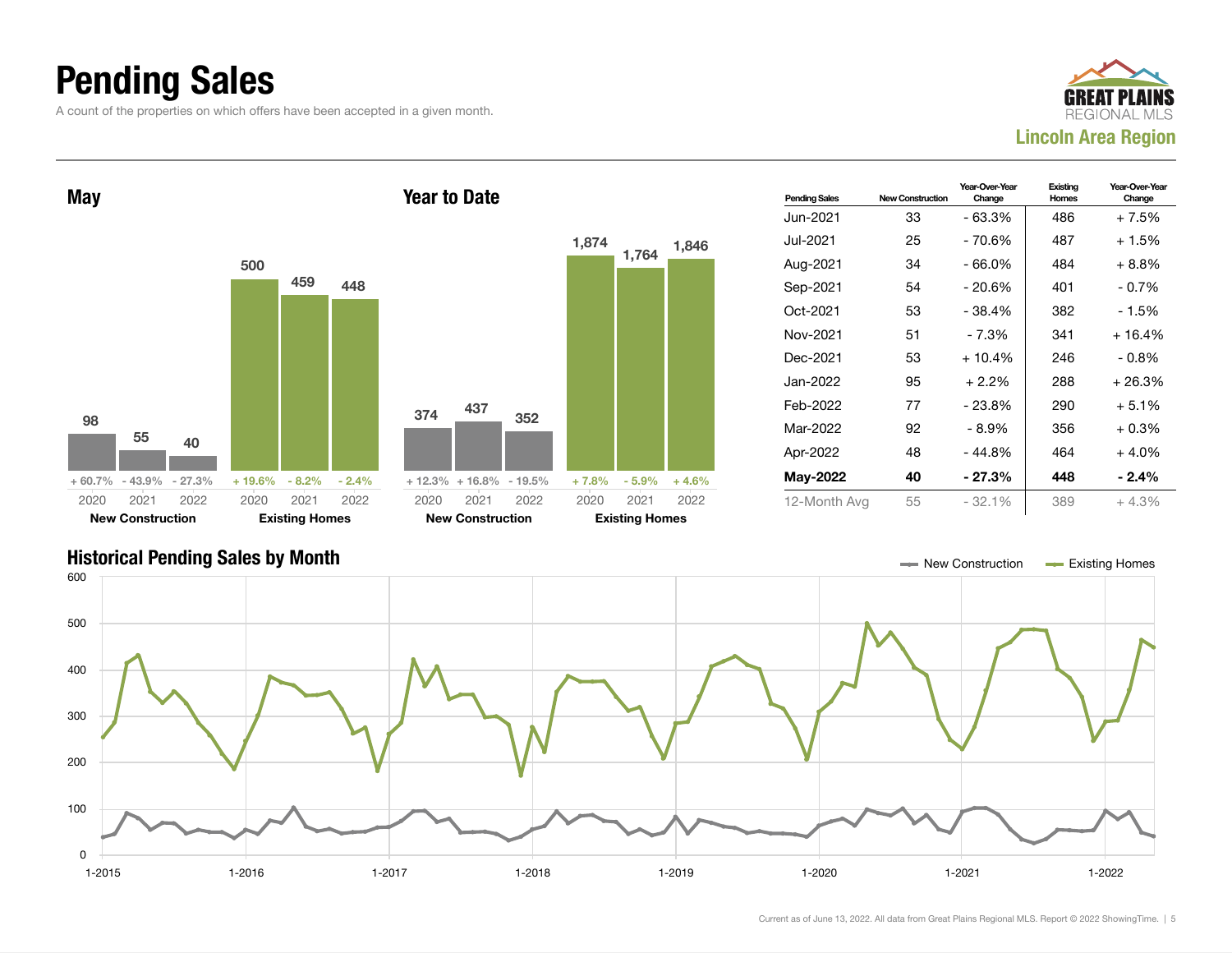### Closed Sales

A count of the actual sales that closed in a given month.





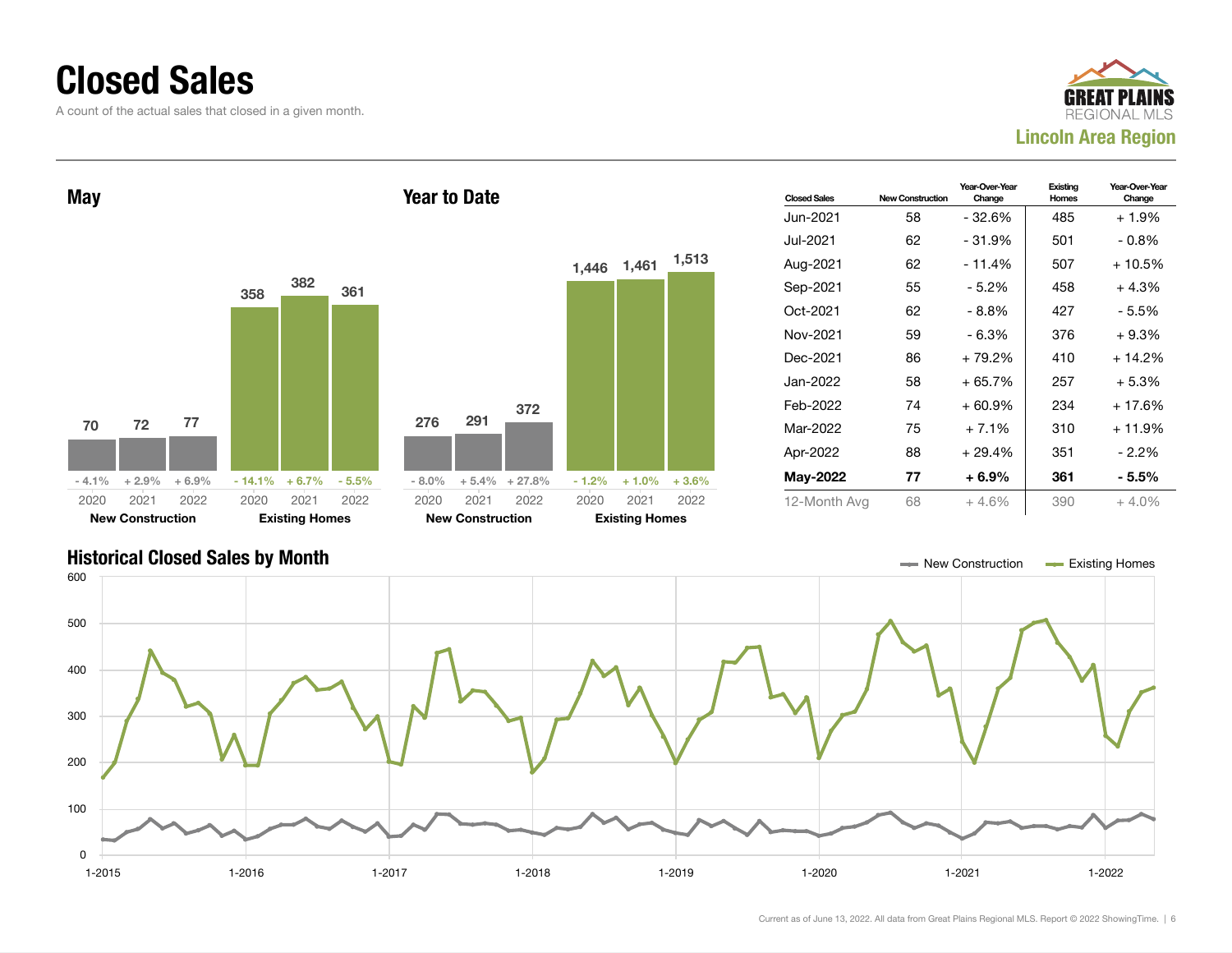#### Days on Market Until Sale

Average number of days between when a property is listed and when an offer is accepted in a given month.





|                                               | TIOL LITO QVOIQQO OF LITO IHQIVIQQQI HQUIOJ QDOVO. |                       |
|-----------------------------------------------|----------------------------------------------------|-----------------------|
| Historical Days on Market Until Sale by Month | New Construction                                   | <b>Existing Homes</b> |

| Days on Market  | <b>New Construction</b> | Year-Over-Year<br>Change | Existing<br><b>Homes</b> | Year-Over-Year<br>Change |
|-----------------|-------------------------|--------------------------|--------------------------|--------------------------|
| Jun-2021        | 44                      | - 26.7%                  | 6                        | - 66.7%                  |
| Jul-2021        | 41                      | $-28.1%$                 | 6                        | - 62.5%                  |
| Aug-2021        | 46                      | $-2.1%$                  | 7                        | - 36.4%                  |
| Sep-2021        | 32                      | - 5.9%                   | 8                        | - 27.3%                  |
| Oct-2021        | 27                      | $-34.1%$                 | 10                       | $+11.1%$                 |
| Nov-2021        | 28                      | $-33.3%$                 | 10                       | $0.0\%$                  |
| Dec-2021        | 45                      | $+50.0%$                 | 12                       | $-7.7%$                  |
| Jan-2022        | 31                      | $-26.2%$                 | 14                       | $+16.7%$                 |
| Feb-2022        | 51                      | $+64.5%$                 | 11                       | $-21.4%$                 |
| Mar-2022        | 44                      | $-2.2%$                  | 9                        | $-25.0%$                 |
| Apr-2022        | 33                      | $-43.1%$                 | 11                       | $+22.2%$                 |
| <b>May-2022</b> | 40                      | - 7.0%                   | 6                        | - 14.3%                  |
| 12-Month Avg*   | 39                      | $-16.0\%$                | 9                        | - 26.2%                  |

\* Days on Market for all properties from June 2021 through May 2022. This is not the average of the individual figures above.

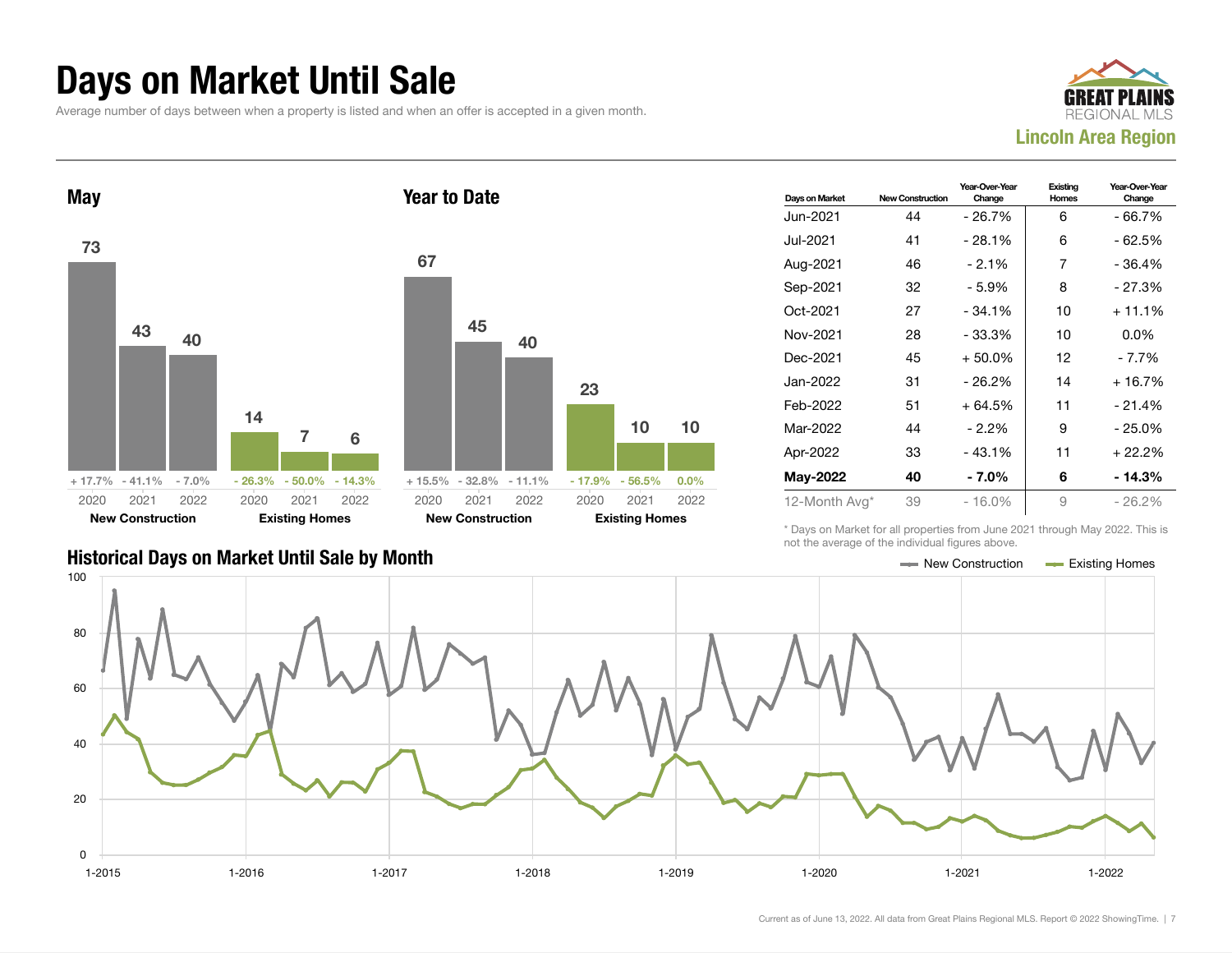### Median Closed Price

Point at which half of the sales sold for more and half sold for less, not accounting for seller concessions, in a given month.



May \$326,195 \$389,475 \$429,375 + 7.1% + 19.4% + 10.2% \$210,000 \$230. \$260,000  $+ 12.0\% + 9.5$ 2020 New Construction 2021 2022 2020 Existing 202 Year to Date \$321,900 \$344,900 2020

|     |              |           |                         | \$405,029 |           |                       |                    |
|-----|--------------|-----------|-------------------------|-----------|-----------|-----------------------|--------------------|
| 000 | \$260,000    | \$321,900 | \$344,900               |           |           |                       | \$250,000          |
|     |              |           |                         |           | \$191,000 | \$224,900             |                    |
| 5%  | $+13.0%$     | $+6.8%$   | $+7.1%$                 | $+17.4%$  | $+6.1%$   |                       | $+17.7\% + 11.2\%$ |
| 21  | 2022         | 2020      | 2021                    | 2022      | 2020      | 2021                  | 2022               |
|     | <b>Homes</b> |           | <b>New Construction</b> |           |           | <b>Existing Homes</b> |                    |

| <b>Median Closed Price</b> | <b>New Construction</b> | Year-Over-Year<br>Change | Existing<br><b>Homes</b> | Year-Over-Year<br>Change |
|----------------------------|-------------------------|--------------------------|--------------------------|--------------------------|
| Jun-2021.                  | \$370,061               | $+10.9%$                 | \$243,000                | $+17.4%$                 |
| Jul-2021                   | \$347,669               | $+1.7%$                  | \$241,000                | $+8.3%$                  |
| Aug-2021                   | \$380,535               | + 16.3%                  | \$246,000                | $+14.4%$                 |
| Sep-2021                   | \$374,500               | $+20.0%$                 | \$250,000                | + 16.4%                  |
| Oct-2021                   | \$394,238               | + 16.9%                  | \$240,000                | + 11.2%                  |
| Nov-2021                   | \$373,000               | $+3.6%$                  | \$235.500                | $+7.3%$                  |
| Dec-2021                   | \$397,805               | $+14.5%$                 | \$234.200                | + 11.0%                  |
| Jan-2022                   | \$389,962               | + 14.6%                  | \$232,000                | + 10.5%                  |
| Feb-2022                   | \$399,057               | $+30.0\%$                | \$229,250                | $+3.3%$                  |
| Mar-2022                   | \$405,029               | $+15.9%$                 | \$255,000                | $+16.4%$                 |
| Apr-2022                   | \$394.265               | + 15.2%                  | \$255.010                | $+8.5%$                  |
| May-2022                   | \$429,375               | + 10.2%                  | \$260,000                | + 13.0%                  |
| 12-Month Avg*              | \$390,174               | $+14.1%$                 | \$245,000                | $+12.3%$                 |

\* Median Closed Price for all properties from June 2021 through May 2022. This is not the average of the individual figures above.

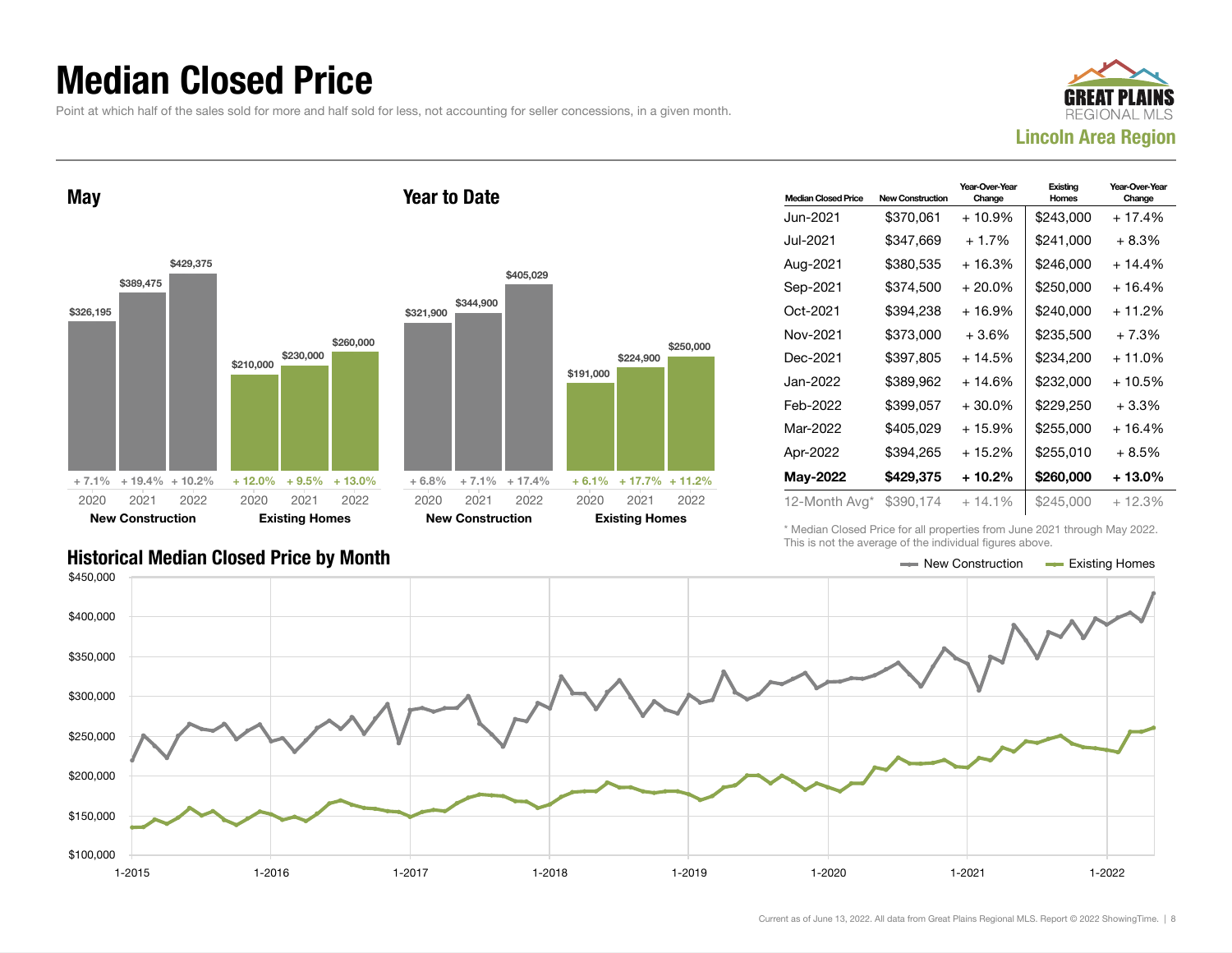#### Average Closed Price

Average sales price for all closed sales, not accounting for seller concessions, in a given month.



May \$326,127 \$388,527 \$443,710 + 3.3% + 19.1% + 14.2% \$232,047 \$262,317 \$292,936  $+ 6.0\% + 13.0\% + 11.7\%$ 2020 New Construction 2021 2022 2020 Existing Homes 2021 2022 Year to Date \$333,614 \$365,201 \$421,801 + 7.3% + 9.5% + 15.5% \$220,106 \$252,379 + 5.5% + 14.7% + 11.4% 2020 New Construction 2021 2022 2020 Existing Homes 2021 2022

| <b>Average Closed Price</b> | <b>New Construction</b> | Year-Over-Year<br>Change | Existing<br>Homes | Year-Over-Year<br>Change |
|-----------------------------|-------------------------|--------------------------|-------------------|--------------------------|
| Jun-2021                    | \$367,473               | $+6.4%$                  | \$278,362         | + 21.5%                  |
| Jul-2021.                   | \$358,376               | $+3.7%$                  | \$283,412         | + 13.0%                  |
| Aug-2021                    | \$411,548               | + 21.6%                  | \$287,502         | $+14.4%$                 |
| Sep-2021                    | \$388,287               | + 17.9%                  | \$286.951         | + 14.6%                  |
| Oct-2021                    | \$397,797               | + 17.2%                  | \$271,971         | $+9.7%$                  |
| Nov-2021                    | \$407.795               | $+8.7%$                  | \$268,619         | + 11.3%                  |
| Dec-2021                    | \$404.308               | $+12.0%$                 | \$265,185         | $+6.5%$                  |
| Jan-2022.                   | \$387,667               | $+3.4%$                  | \$265,303         | + 10.3%                  |
| Feb-2022                    | \$438.243               | + 39.1%                  | \$259,291         | $+7.2%$                  |
| Mar-2022                    | \$422,506               | $+15.5%$                 | \$283.456         | + 13.9%                  |
| Apr-2022                    | \$410,574               | $+11.3%$                 | \$292,724         | $+13.2%$                 |
| <b>May-2022</b>             | \$443,710               | $+14.2%$                 | \$292,936         | + 11.7%                  |
| 12-Month Avg*               | \$405,382               | $+14.6\%$                | \$279,079         | $+12.6%$                 |

#### Historical Average Closed Price by Month **New Construction Average Closed Price by Month** New Construction Average Existing Homes

\* Average Closed Price for all properties from June 2021 through May 2022. This is not the average of the individual figures above.



\$281,040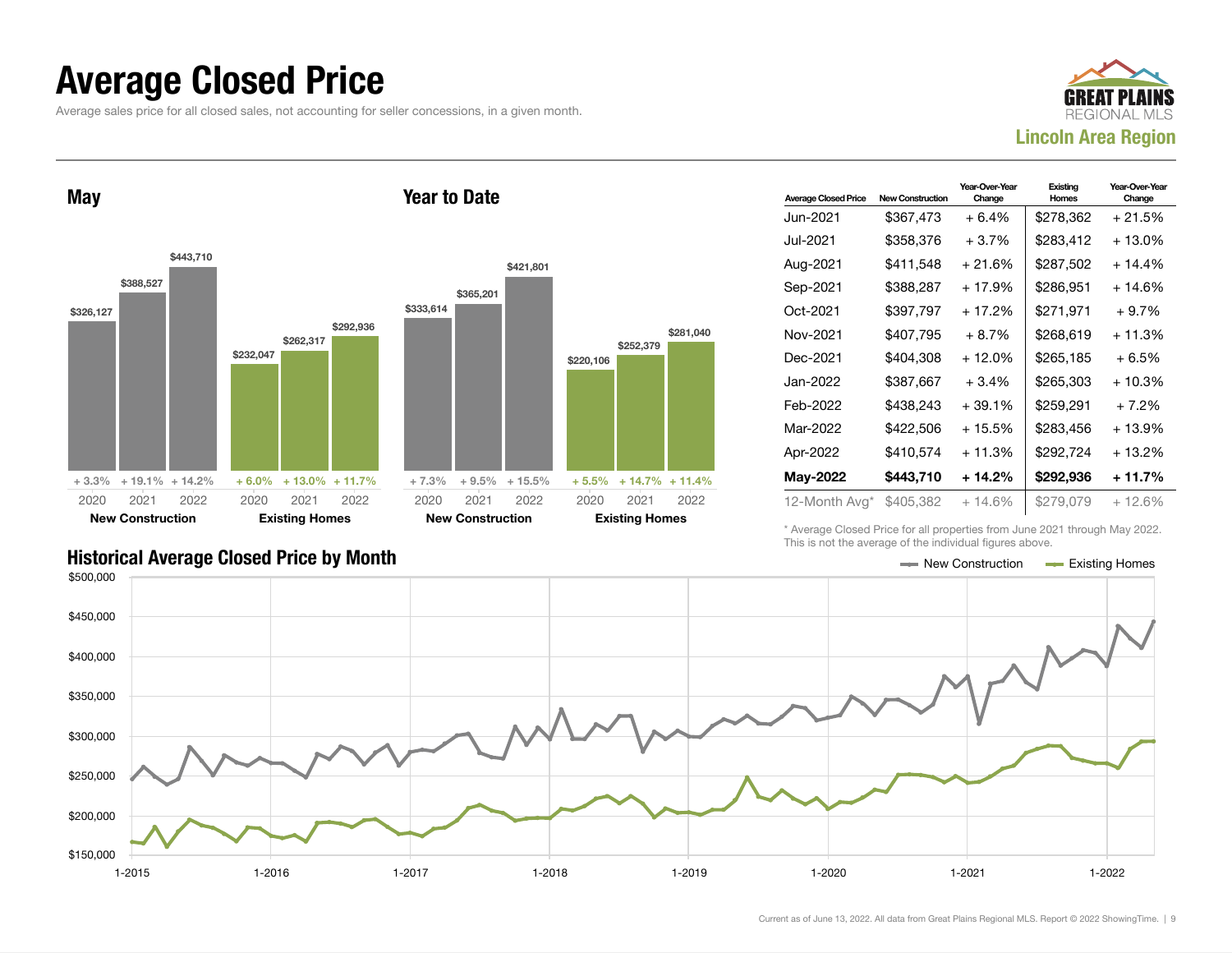### Percent of List Price Received

Percentage found when dividing a property's sales price by its most recent list price, then taking the average for all properties sold in a given month, not accounting for seller concessions.





| Pct. of List Price<br>Received | <b>New Construction</b> | Year-Over-Year<br>Change | Existing<br><b>Homes</b> | Year-Over-Year<br>Change |
|--------------------------------|-------------------------|--------------------------|--------------------------|--------------------------|
| Jun-2021.                      | 100.9%                  | $+0.7\%$                 | 103.6%                   | + 3.7%                   |
| Jul-2021.                      | 100.9%                  | $+0.7\%$                 | 103.3%                   | + 2.8%                   |
| Aug-2021                       | 101.8%                  | $+1.3%$                  | 101.5%                   | + 0.6%                   |
| Sep-2021                       | 101.1%                  | $+0.7\%$                 | 100.4%                   | $-0.4%$                  |
| Oct-2021                       | 101.5%                  | $+0.2\%$                 | 100.0%                   | $-0.5%$                  |
| Nov-2021                       | 101.6%                  | $+0.3\%$                 | 100.8%                   | + 0.6%                   |
| Dec-2021                       | 101.0%                  | $+0.4\%$                 | 100.0%                   | $-0.3%$                  |
| Jan-2022                       | 101.6%                  | $+0.8\%$                 | 99.5%                    | - 0.5%                   |
| Feb-2022                       | 102.0%                  | $+1.1\%$                 | 100.7%                   | $0.0\%$                  |
| Mar-2022                       | 102.3%                  | $+1.5%$                  | 103.4%                   | + 1.6%                   |
| Apr-2022                       | 100.4%                  | - 1.3%                   | 103.4%                   | $+0.4%$                  |
| May-2022                       | 101.9%                  | $+0.4\%$                 | 103.9%                   | $-0.1\%$                 |
| 12-Month Avg*                  | 101.4%                  | $+0.6%$                  | 101.8%                   | $+0.8%$                  |

Historical Percent of List Price Received by Month New Construction According Homes

\* Pct. of List Price Received for all properties from June 2021 through May 2022. This is not the average of the individual figures above.

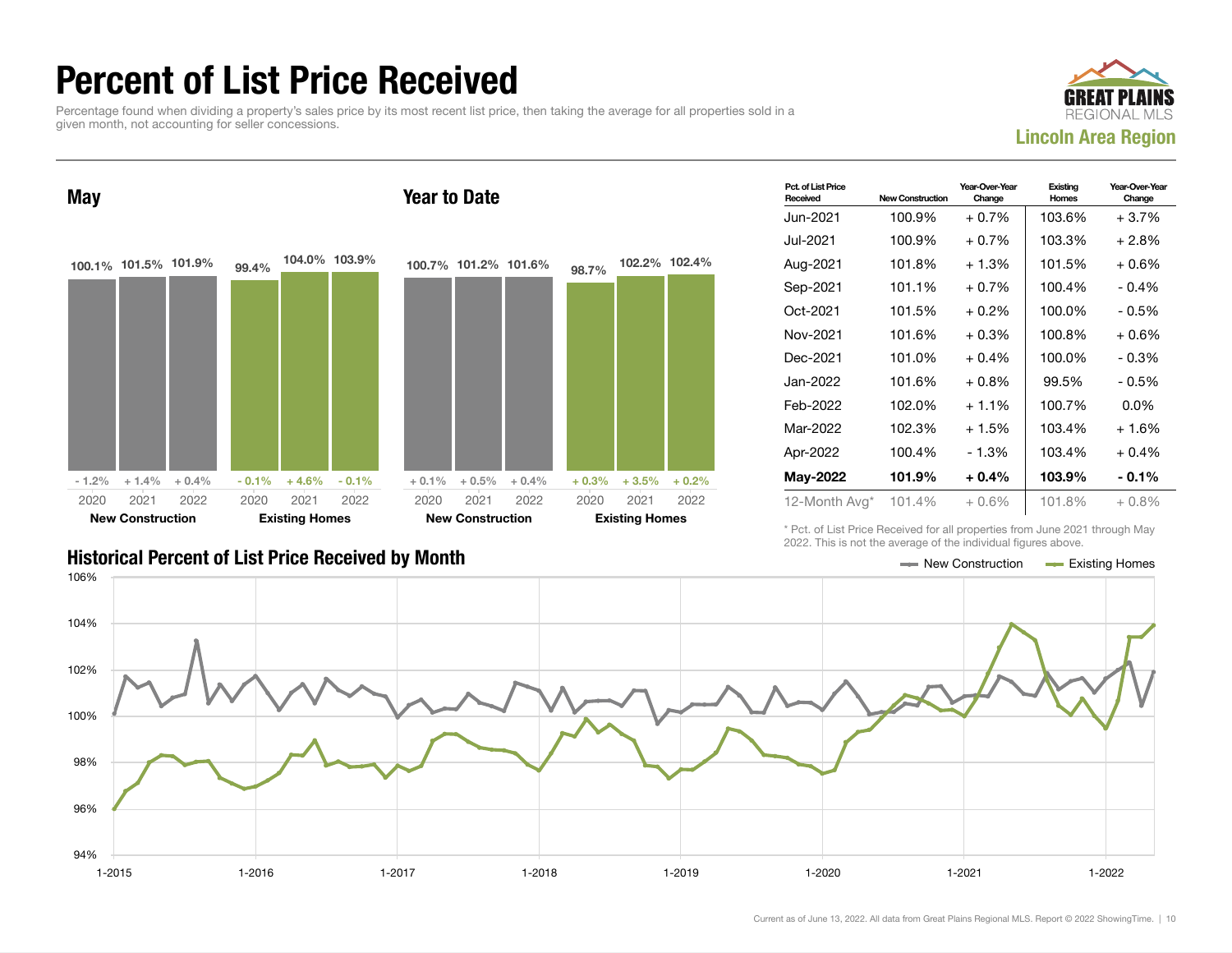## Housing Affordability Index

This index measures housing affordability for the region. For example, an index of 120 means the median household income is 120% of what is necessary to qualify for the median-priced home under prevailing interest rates. A higher number means greater affordability.





| <b>Affordability Index</b> | <b>New Construction</b> | Year-Over-Year<br>Change | Existing<br>Homes | Year-Over-Year<br>Change |
|----------------------------|-------------------------|--------------------------|-------------------|--------------------------|
| Jun-2021.                  | 114                     | - 6.6%                   | 173               | - 12.2%                  |
| Jul-2021                   | 122                     | $+0.8%$                  | 176               | - 5.4%                   |
| Aug-2021                   | 109                     | - 14.2%                  | 169               | - 12.9%                  |
| Sep-2021                   | 110                     | $-17.9%$                 | 165               | $-15.4%$                 |
| Oct-2021                   | 105                     | - 16.0%                  | 172               | - 11.8%                  |
| Nov-2021                   | 114                     | $-3.4%$                  | 180               | - 6.7%                   |
| Dec-2021                   | 101                     | $-17.9%$                 | 172               | $-15.3%$                 |
| Jan-2022.                  | 100                     | - 20.6%                  | 168               | - 18.0%                  |
| Feb-2022                   | 97                      | $-30.2%$                 | 168               | - 13.0%                  |
| Mar-2022                   | 87                      | - 26.9%                  | 138               | - 27.4%                  |
| Apr-2022                   | 83                      | - 32.0%                  | 128               | $-28.1%$                 |
| <b>May-2022</b>            | 76                      | - 29.6%                  | 126               | - 31.1%                  |
| 12-Month Avg               | 102                     | $-17.7%$                 | 161               | $-16.6%$                 |

#### Historical Housing Affordability Index by Month New Construction Existing Homes

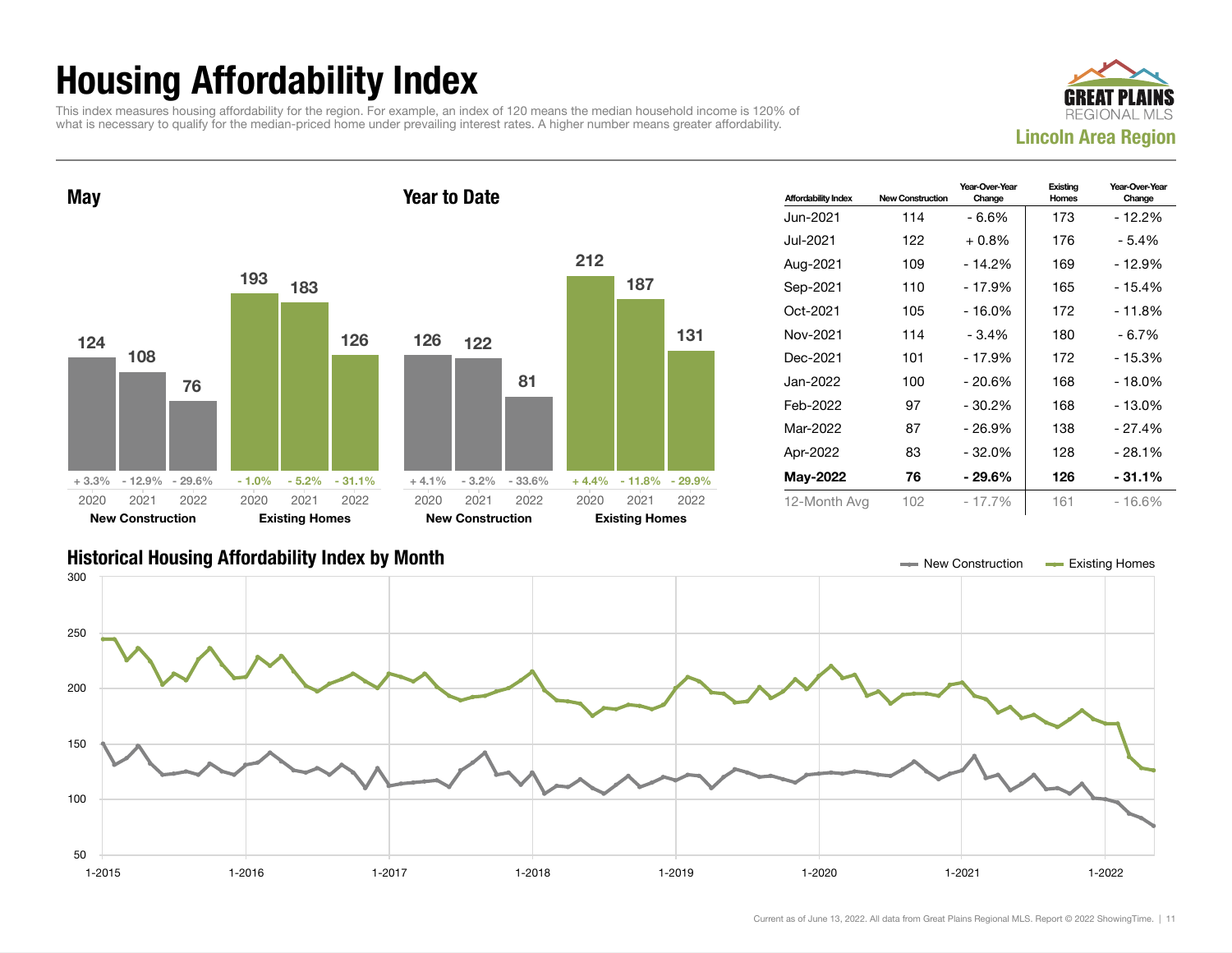### Inventory of Homes for Sale

The number of properties available for sale in active status at the end of a given month.





#### Historical Inventory of Homes for Sale by Month New Construction Existing Homes

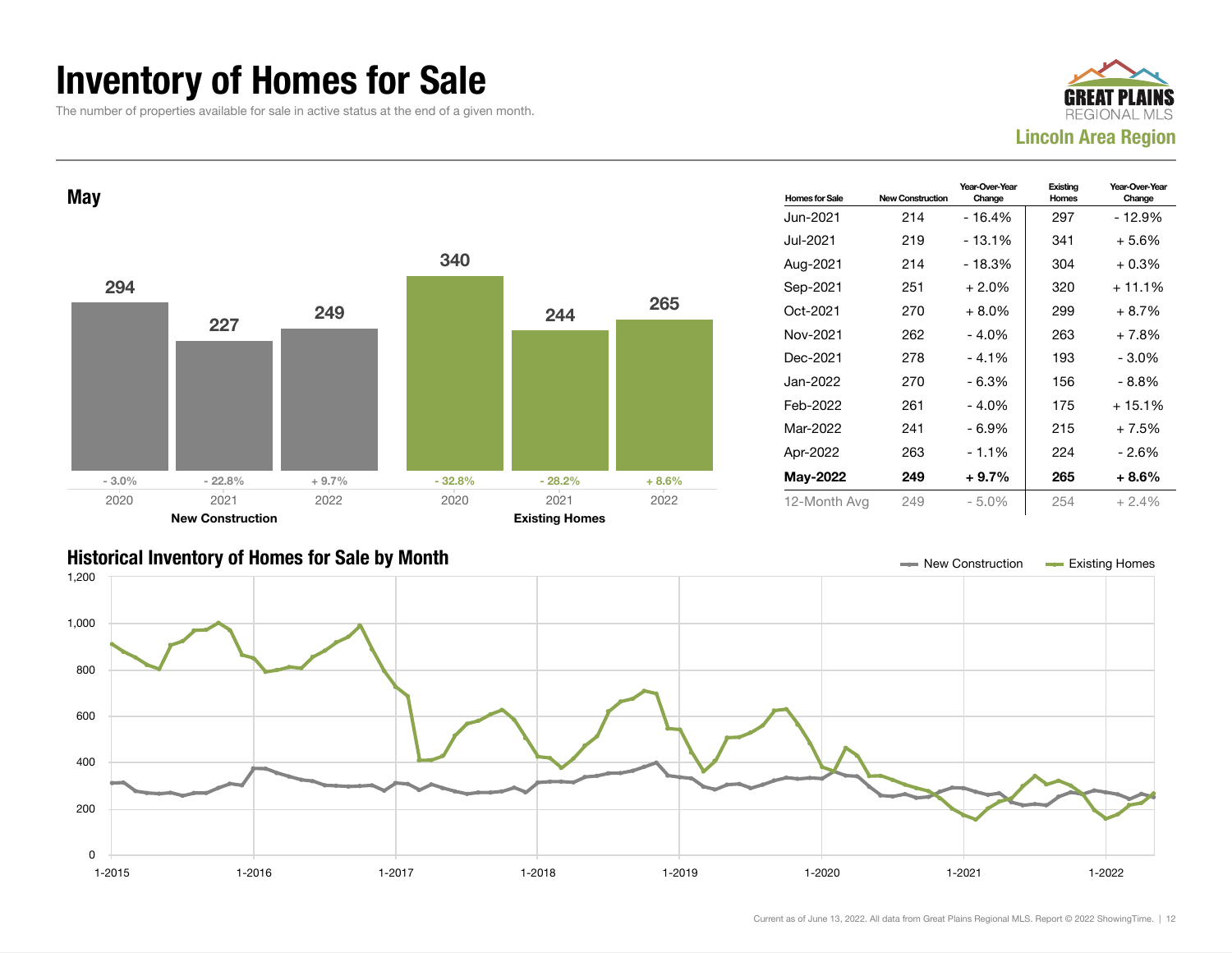## Months Supply of Inventory

The inventory of homes for sale at the end of a given month, divided by the average monthly pending sales from the last 12 months.





| <b>Months Supply</b> | <b>New Construction</b> | Year-Over-Year<br>Change | Existing<br>Homes | Year-Over-Year<br>Change |
|----------------------|-------------------------|--------------------------|-------------------|--------------------------|
| Jun-2021             | 2.8                     | - 33.3%                  | 0.8               | - 20.0%                  |
| Jul-2021.            | 3.1                     | - 20.5%                  | 0.9               | $0.0\%$                  |
| Aug-2021             | 3.3                     | - 13.2%                  | 0.8               | $0.0\%$                  |
| Sep-2021             | 3.9                     | $+11.4%$                 | 0.8               | $0.0\%$                  |
| Oct-2021             | 4.4                     | $+29.4%$                 | 0.8               | $+14.3%$                 |
| Nov-2021             | 4.3                     | $+16.2%$                 | 0.7               | $+16.7%$                 |
| Dec-2021             | 4.5                     | $+18.4%$                 | 0.5               | $0.0\%$                  |
| Jan-2022             | 4.4                     | $+18.9%$                 | 0.4               | $-20.0\%$                |
| Feb-2022             | 4.4                     | $+29.4%$                 | 0.5               | $+25.0%$                 |
| Mar-2022             | 4.1                     | $+32.3%$                 | 0.6               | $+20.0%$                 |
| Apr-2022             | 4.7                     | $+46.9%$                 | 0.6               | $0.0\%$                  |
| May-2022             | 4.6                     | $+64.3%$                 | 0.7               | $0.0\%$                  |
| 12-Month Avg*        | 4.0                     | $+13.9%$                 | 0.7               | - 0.6%                   |

\* Months Supply for all properties from June 2021 through May 2022. This is not the average of the individual figures above.